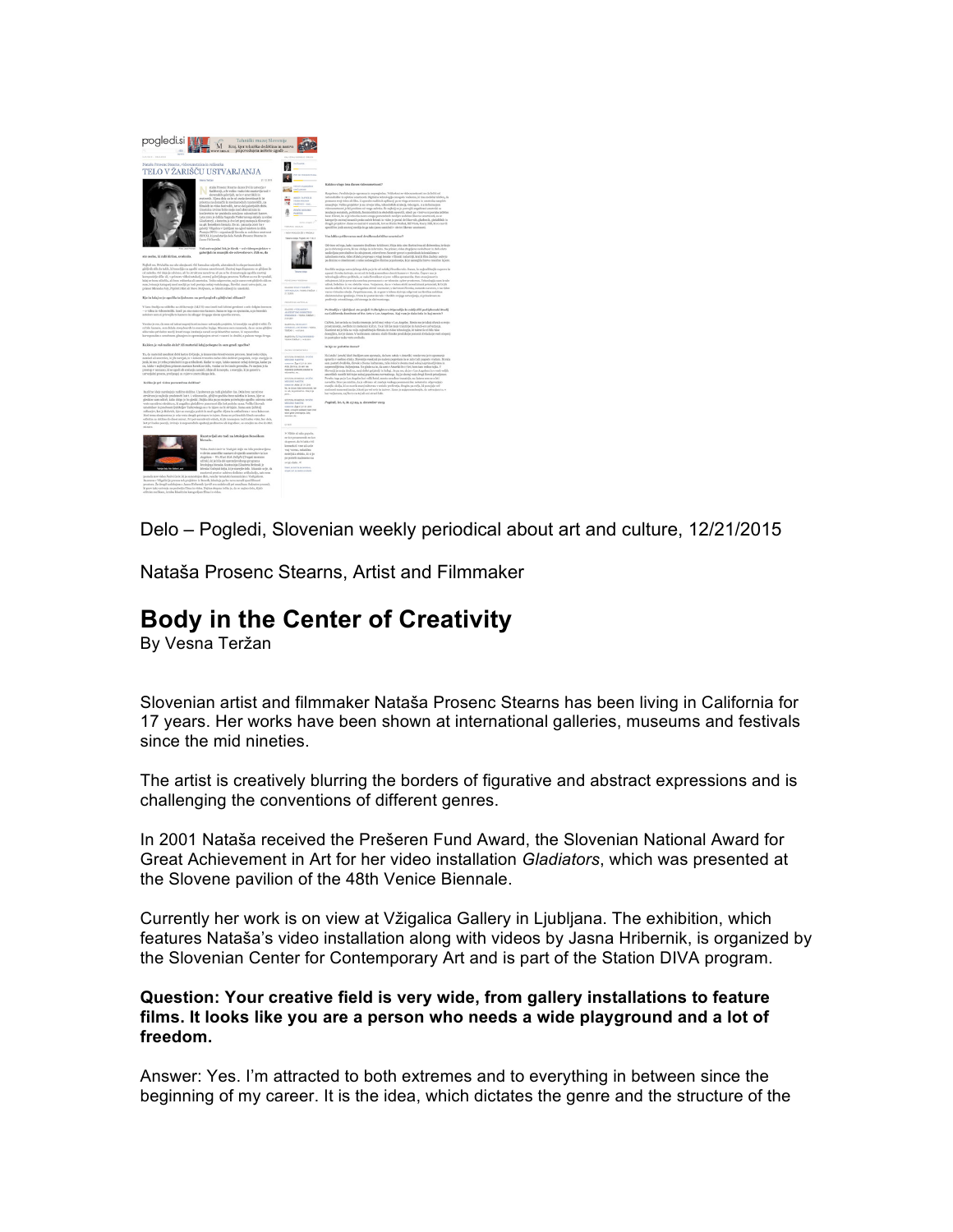piece. Sometimes it requires an experimental approach; sometimes the idea or the concept commands a narrative strategy. I've often been asked when do I plan on deciding to be an artist or a filmmaker. But for me the world of moving images is only one, so I will always be jumping from one genre to another and "trespassing" them. Also the merging and blurring of the borders between categories has become an excepted practice. Many accomplished contemporary creators like Miranda July, Pipilotti Rist or Steve McQueen, are all artists and filmmakers at the same time.

## **Question: Where and when did your "love at first site" with moving images happen?**

Answer: During my studies at the Academy of Fine Arts there was a small class about video art, which was not required, but I took it anyway. We only had one camera. My schoolmates say that I took that camera and wouldn't let anyone else close. This story is a slight exaggeration, but since that moment I have been obsessed with moving images and have been continuously creating in this medium. If there were no cameras, I would be working on storyboards. With time I realized that for me moving images are the most attractive medium for creative expression because of their kinetic nature, which corresponds directly to constant motion and changes of all things, with a pulse of everything alive.

## **Question: What is your creative process? Does material ever "escape" and creates its own story?**

Answer: The fact that work in a certain stage of the artistic development suddenly adopts its own independent life, is immanent to any creative process. At a certain moment the process starts accelerating, it starts producing its own energy and language. I have to be in tune with this language and I have to listen to it and articulate it. I believe that this plunge into the unknown, which happens when an idea or a concept meets the energy generated by the process of its realization, is a requirement for a birth of any work of art.

# **Question: How important is the length of your videos and films?**

Answer: Different ideas, different projects require different lengths. I'm also taking the spectator's time in consideration. I usually present the works without a narrative structure as video loops, which are "infinite" moving images without a beginning or an end. It is up to the viewers to decide for how long they will watch a video. Longer pieces call for a narrative approach, which engages the viewer beyond the power of images themselves. The story does not have to be a classical 3-act narrative at all, but any progressive development of the subject.

# **Question: You exhibited at the Venice Biennale this year…**

Answer: My videos were presented as part of the exhibition *We Must Risk Delight, 20 Artist From Los Angeles* organized by bardoLA. The curator Elizabeta Betinski first chose my video object *Wishing Well*, which is an older piece. But our exhibition space Magazzino del Sale 3 required additional engagement, so I created a new video *Night Spring*, which is an autonomous piece, but it is in a conceptual dialogue with the *Wishing Well*. The current exhibition in the Vžigalica Gallery includes both pieces from the Biennale, but the experience of the show is new because of the particularities of the space.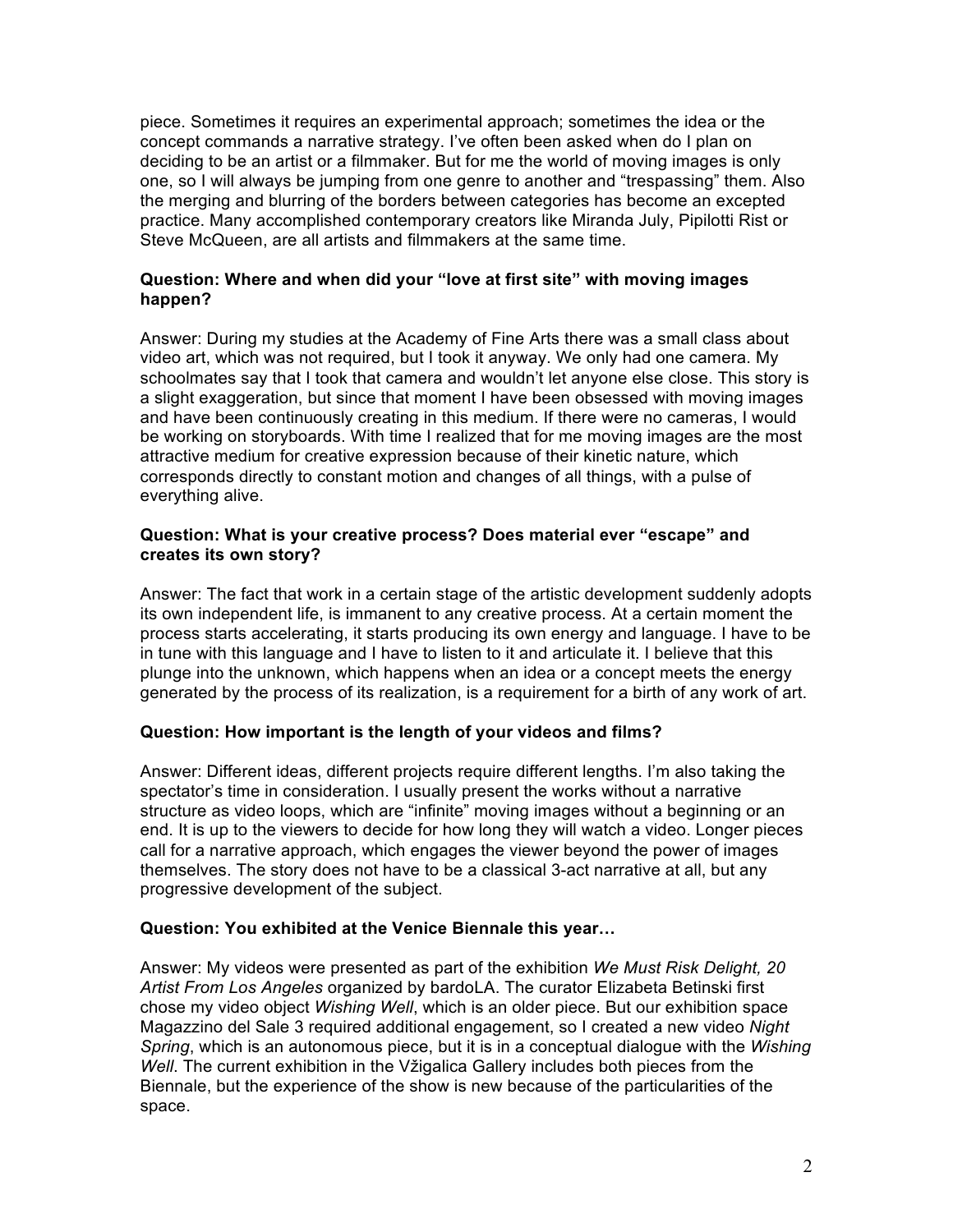### **Question: What is today's role of video art?**

Answer: Digital technology allows for anyone who has a cell phone to record their own video. This is great, but the amount of works out there is enormous and unmanageable. Video art often cannot be separated from the computer art and Internet art. Using a variety of applications, however, the role of authorship and artist in general somewhat decreases. Many projects remain at the level of tricks, technological attractions and gimmicks. But defining video art was problematic from the very beginning. It was most widely adopted to express social, political and feminist messages, but video art never in fact became a purified genre. As soon as it became an important part of contemporary art, the categories of different art practices started to blend. So video art has become part of not only art installations, but also music performances, theater shows, literary and other projects. For me the most interesting and influential video artists are for example Shirin Neshat, Bill Viola and Garry Hill, who all have developed a specific language within the media and thus clearly anchored it in the framework of art.

## **Question: Can you be counted among socially critical artists?**

Answer: It depends on how one understands social criticism. My work is not illustrative or literal, but it does grow out of the world that surrounds me and informs me. For example, my videos *Innocence Dissolved* and *White Gold* are about consumerism and alienation, my feature film *Souvenir* deals with consequences of colonialism in the Western world, the video *Red Carpet* is about the role of women in the film industry, the short film *Mother for Dinner* addresses our obsession with unattainable physical perfection, and so on.

But the center of my work has always been human body. Today, when various devices and gadgets tend to cast out humans, I find it even more important to turn the camera towards our bodies. Our technology has clearly surpassed us, but our humanity has not changed much. Therefore, the anxieties and alienation caused by our non-stop engagement with the non-physical and body-less cyber space. Technology robs us of our pleasures, pains, and emotions. I believe that our bodies hide many unrealized hidden potentials, but we can only ascertain them if our engagement turns inwards into the mystery of our physical existence, instead of outwards, into a seemingly safe virtual environment. I am convinced that answers to a number of contemporary existential questions are hidden precisely in the human body. By putting it in the focus of my creative process, I strive for the survival of authentic, experiential and mysterious.

### **Question: After studying art in Ljubljana you received a Fulbright Grant and completed the postgraduate studies at the California Institute of the Arts in Los Angeles. What was the influence of the school on your work and what was the impact of the city?**

Answer: CalArts was my introduction, my entrance to the US and to Los Angeles in particular. The city immediately charmed me by its light, by its spaciousness and its variety of cultures. This was the time of my transition from one culture to another and of hands-on creativity. A wide variety of film and video technology, which was not as accessible then as it is today, was suddenly available to me. By mastering all the levels of film and video production I attained a kind of creative freedom, especially in the extremely specialized system of film industry.